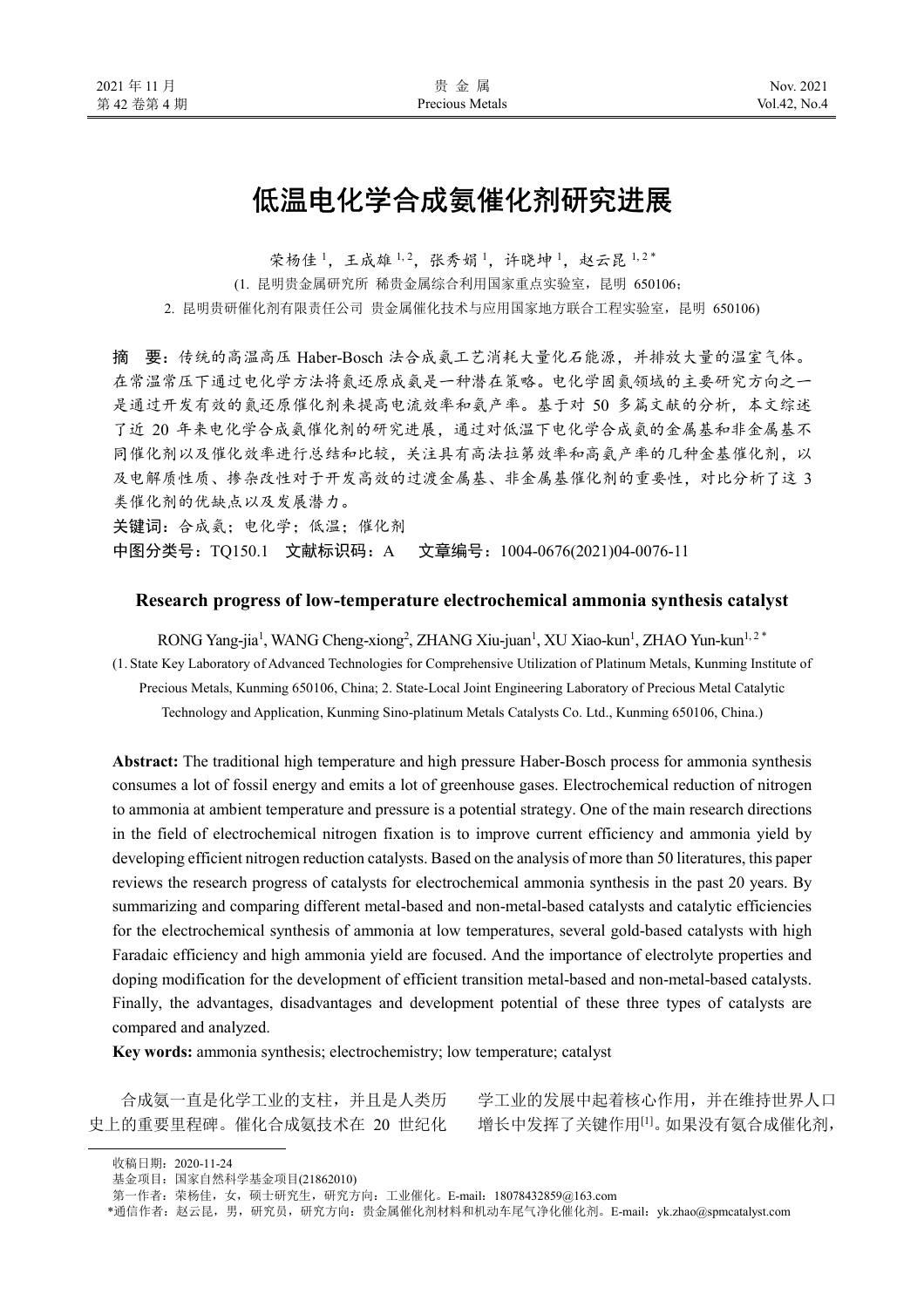就不会有目前的氨工业,三分之一到一半的人将会 饿死,氨的工业化合成可以说是 20 世纪具有重要 现实意义的科学发现[2]。一百年来,我们生活在一 个极度依赖于哈伯-博世(Haber-Bosch)工艺合成氨 的世界中<sup>[3]</sup>。由于 N<sub>2</sub>的特殊性和惰性极强的分子结 构,传统的 Haber-Bosch 合成工艺,反应式为 N<sub>2</sub>(g)  $+3H<sub>2</sub>(g) → 2NH<sub>3</sub>(g)$ 。该反应需要高温和高压 (350℃~550°C 和 15~35 MPa)并采用铁催化剂来吸 附和活化 N2, 同时会消耗大量的煤、石油和天然气 能源来获取原料气,并进行净化处理得到纯 N<sub>2</sub> 和 H2,目前合成氨的综合能耗约占全球总能耗的 1.4%[4]。Haber-Bosch 工艺自发现以来已逐步得到改 善,主要是发现了一些能够在较低压力和温度下运 行的更具耐腐蚀性的催化剂。

面对全球能源和气候挑战,迫切需要开发一种 可持续的氨合成技术,以减少对化石燃料的依赖并 减轻 CO<sub>2</sub> 排放。在过去的三十年中,除了优化催化 剂之外,还研究了氨合成的替代途径,包括生物催 化、光催化和电催化[5]。光催化 N2还原受到可用波 长和快速载流子重组的限制,而生物催化 N<sub>2</sub> 还原则 存在稳定性和循环利用问题。与光催化和生物催化 的氨生产路线相比,电化学途径具有可替代性且低 能耗。电催化 N2还原反应是由电势而不是热力学驱 动,具有显着降低输入能量(超过 20%)的优势,可 以在低温和低压条件下进行,同时,它大大降低了 因天然气或煤重整制 H<sub>2</sub> 过程的二氧化碳排放<sup>[6]</sup>。然 而,由于 N<sup>2</sup> 分子在极性电解质中的溶解度低,即使 在具有电极电位驱动力的情况下也难以破坏高惰性 的N≡N三键,加之剧烈的竞争性氢析出反应(HER), 导致氨的产率和法拉第效率仍然与实际工业水平相 差甚远<sup>[7]</sup>。迄今为止, 低的 NH<sub>3</sub> 产率, 昂贵的电解 质等仍然阻碍着电化学固氮技术的发展,在常温常 压条件下几乎没有能以高收率产生NH3的有效电催 化剂[8]。因此,开发具有足够活性和选择性的高效 催化剂对于将 N<sup>2</sup> 电还原为 NH<sup>3</sup> 来说是具有挑战性 的[9]。

# **1** 氮气合成氨反应

#### **1.1** 氮气合成氨反应机理

在氨合成中,该过程包括两个主要机理:解离 和缔合,如图 1 所示。

解离过程首先需要破坏氮分子的三键,导致非 常高的能量消耗和对催化剂的高性能要求。缔合过



Fig.1 Schematic diagram of ammonia synthesis through dissociation and association pathways

程是通过氢化过程在氮分子三键的一个或两个末端 破坏氮分子的三键,直到氢化过程中最后一个 N-N 键被破坏,这可以显着降低能耗并提高催化效率。 根据氢化顺序,缔合机理又可分为交替和末端机理。 在交替缔合途径中,两个氮原子被连续氢化。在远 程缔合路径中,远离第一电极表面的氮原子被氢化 并以游离的 NH3 分子形式释放, 剩余的氮原子形成 M≡N(M 代表催化剂), 而后将其氢化以形成第二个 游离的 NH3 分子<sup>[10]</sup>。

当前研究表明,先解离 N≡N 三键的解离机理 主要存在于 Haber-Bosch 的工业过程中, 这可能归 因于高的热力学能量输入。而电催化倾向于遵循加 氢后破坏 N-N 键的缔合机理:游离的氮分子首先物 理吸附在催化剂的活性位点,然后催化剂将接收到 的电子注入到氮的最高空通道以吸附和活化氮分 子,随后从环境中接收质子以进行氢化反应,吸附 的活性中间物种通过不同的氢化方式形成,氮分子 的三键断裂后,生成氨分子并从催化剂表面脱附。

## **1.2** 电催化氮气还原反应**(ENRR)**

电催化 N2 还原反应(ENRR, 见下页图 2)的主 要氮源是氮气,氢源是水,由电解液、离子交换膜、 阴阳两电极和电解槽组成电化学工作站,在电极两 端施加一定的电压,并将催化剂装载在阴极上,同 时将高纯 N<sub>2</sub> 通入阴极室, 使 N<sub>2</sub> 吸附在催化剂活性 位点上,在催化剂的作用下,N<sup>2</sup> 在阴极被外加电流 提供的电子还原,与质子生成 NH3,水在阳极被氧 化生成 O<sub>2</sub>。其中特定的阳极和阴极半反应取决于电 解质的性质[11]。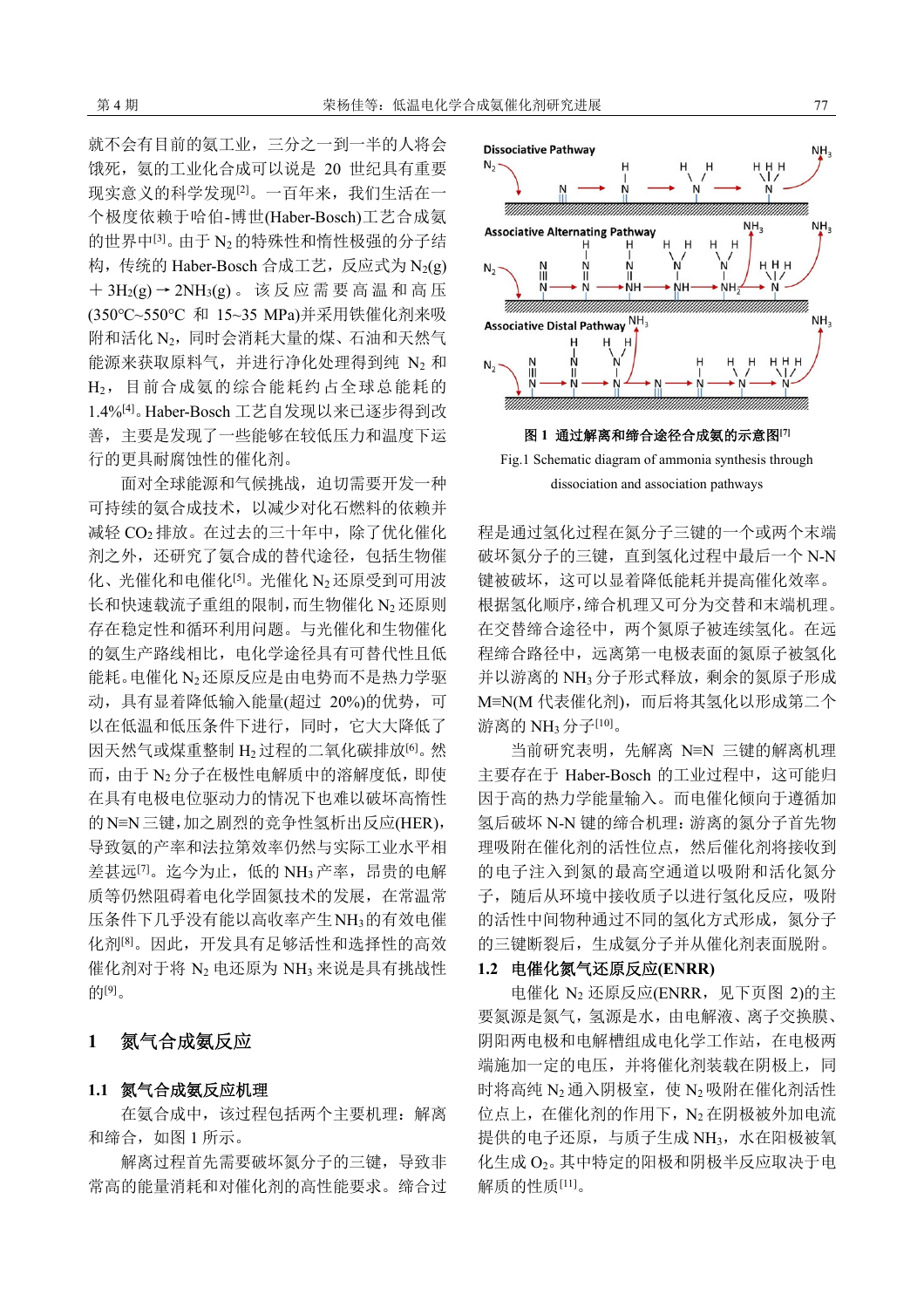

高温下的电化学反应,不仅需要高能耗下的高 温反应条件,还有苛刻的设备要求,且氨气在高温 下容易降解和氧化,使得高温下电化学合成氨速率 很难提高。因此,与高温相比,低温下电化学合成 氨具有明显的优势<sup>[13]</sup>。N<sub>2</sub>分子的化学惰性在于其强 大的 N≡N 键能(941 kJ·mol<sup>-1</sup>), HOMO 和 LUMO 能 级之间的较大能量差(10.82 eV)及其非极性性质,所 以在低温条件下,它不容易吸附和活化[12]。采用具 有低过电势,高选择性和优异法拉第效率(*FE*)的电 催化剂可以增强这个动力学缓慢的反应[13-14]。在低 过电位下实现高 NH3产率仍然是一个挑战,目前, 低温下电化学合成氨的氨合成速率较低(通常,法拉 第效率<10%)。因此,提高电催化氮还原合成氨反应 (ENRR)活性是促进该领域发展的关键[15]。电化学氨 合成催化剂可分为 3 类:贵金属催化剂、过渡金属 催化剂和非金属催化剂。

# **2** 低温电化学合成氨

#### **2.1** 贵金属催化剂

贵金属具有耐高温和抗腐蚀的优点,近年来已 成为电催化领域中的热门研究材料。用于氨的低温 电化学合成的贵金属催化剂主要由基于 Pt、Ir、Pd、 Ru、Au 组成[16]。通常,将贵金属元素掺杂在电极中 或沉积在电极表面上用作电极催化剂。

因为 N≡N 的结合能非常高,所以控制氨合成 的反应速度取决于 N≡N 的裂解步骤。而贵金属 Ru、 Pd、Pt 等可以促进 N≡N 键断裂<sup>[6, 17]</sup>。这些金属可以 吸引 N≡N 成键轨道中的电子, 同时, N≡N 的反键

轨道也可以接受这些元素提供的外部电子,以加快 N≡N 断裂过程,达到提高氨合成速率的目的。然而, 电化学合成氨技术仍然存在挑战性,并且其发展受 到催化剂的低选择性和低活性的严重限制。研究表 明,贵金属基催化剂通常面临"选择性-活性"的两 难困境:具有较高理论活性的催化剂通常伴随强烈 的析氢副反应(HER)和较低的反应选择性。而理论 选择性较高的催化剂对氮的吸附过强,从而使产物 难以脱附,减少了反应的活性位点[17-18]。因此,如 何兼顾两者的优缺点,寻找一种既能促进 N≡N 键 断裂,又能抑制氢生成反应的催化剂,已成为贵金 属催化领域研究的热点。

表 1(见下页)列出了近年来在低温(*t*<100℃)下 电化学合成氨的研究进展。由表 1 可知,法拉第效 率高的催化剂其氨产率非常低,而具有较高反应速 率( $r_{\text{NH}}$ )的则具有较低的法拉第效率。Li 等<sup>[29]</sup>报道了 最高的反应速率(2.7×10<sup>-8</sup> mol⋅s<sup>-1</sup>⋅cm<sup>-2</sup>), Wang 等<sup>[25]</sup> 报道了最高的氨产率(1305 μg h<sup>-1</sup>mg<sup>-1</sup>cat),Xue 等<sup>[24]</sup> 报道了最高的 *FE*(67.8%)。Li 等[29]制备的非晶/低结 晶金纳米颗粒,并将其对 NH<sup>3</sup> 合成的反应性与结晶 对应物的反应性进行了比较:非晶态具有更大的结 构畸变,并具有较高浓度的电催化 N<sub>2</sub> 还原反应 (ENRR)活性位,将非晶 Au/CeO*<sup>x</sup>* 纳米颗粒锚固在还 原型氧化石墨(RGO)上形成阴极电催化剂。研究发 现,当使用非晶而不是结晶颗粒时,氨收率和法拉 第效率均显著提高,所获得的具有高性能和低负载 贵金属的无定形催化剂,可以与苛刻的温度或压力 下的产量和效率相媲美。实际上,在表 1 的研究中, 几乎所有 *FE*>10%的研究,其反应速率都低于 10-10 mols-1·cm-2,特别的,Li等人[29]的研究中*FE*为10.1% 时,其反应速率接近 2.7×10-8 mol s-1 cm-2。Xue 等[24] 开发了一种简单的电流置换法来沉积与 Ni 纳米粒 子相邻的 Au 纳米粒子, 构造出 Ni 和 Au 纳米粒子 的无机供体-受体对,高度偶联的 Au 和 Ni 纳米颗 粒对于 ENRR 的重复使用和长期性能稳定具有重要 作用,从而使电化学过程在实际应用中更具可持续 性, 其研究结果如图 3 所示。根据图 3 结果, Au6/Ni 催化剂可提供很高的法拉第效率(FE> 67.8%),远胜 过所有报道的基于 Au、Ru 或 Pd 的电催化剂的法拉 第效率值,极大地提高了氮还原反应的选择性。这 项工作使用金属-金属电子转移实现了电化学固氮 的高选择性,为实际应用的新型反应器提供了电催 化剂的制备指南,同时提供了一种直接而有趣的方 法来开发高效催化剂以应对小分子活化的挑战。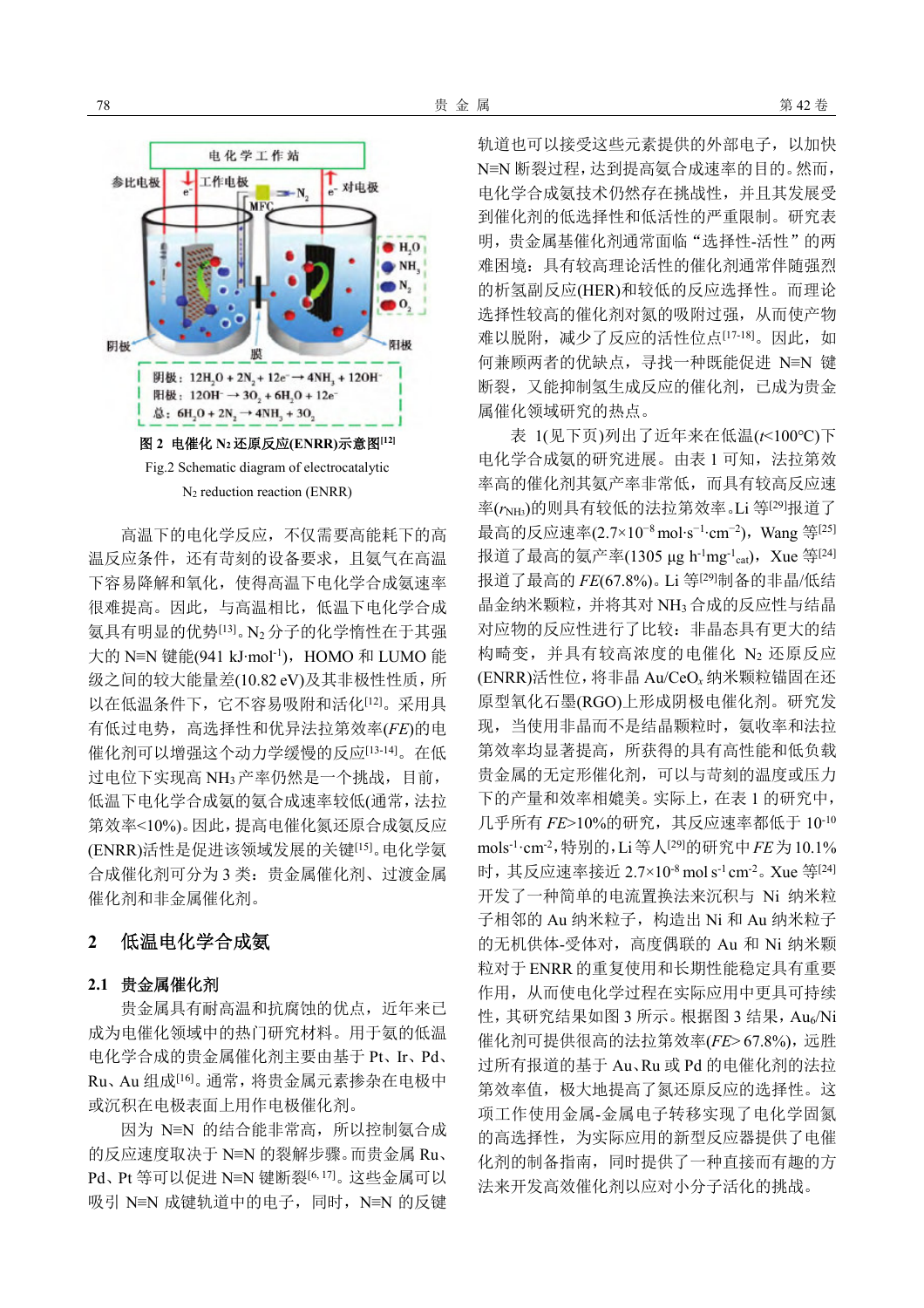### 表 **1** 低温下**(***t* **<100℃)**贵金属催化合成氨的实验研究

Tab.1 Experimental research on the synthesis of ammonia catalyzed by noble metals at low temperature (*t*<100℃)

| $t$ /°C | 阴极 (负载量%)                                             | 阳极   | 电解液                                                      | 反应物<br>(阴极/阳极)       | r <sub>NH3</sub> /(mol·)<br>$s^{-1}$ ·cm <sup>-2</sup> ) | 氨产率/<br>$(\mu g h^{-1}mg^{-1}_{cat})$ | $FE$ /%    | 过电位/<br>(V vs RHE) | 文献     |
|---------|-------------------------------------------------------|------|----------------------------------------------------------|----------------------|----------------------------------------------------------|---------------------------------------|------------|--------------------|--------|
| 25      | Pt                                                    | Pt   |                                                          | $N_2/H_2$            | $3.13 \times 10^{-9}$                                    |                                       | 2.2        | 0.2                | $[19]$ |
| 25      | Pt                                                    | Pt   | Nafion 211/<br>0.1 mol/L HCl                             | Air/H <sub>2</sub>   | $3.50\times10^{-9}$                                      |                                       | 0.7        | 0.2                | $[19]$ |
| 25      | Pt                                                    | Pt   |                                                          | Air/H <sub>2</sub> O | $1.14 \times 10^{-9}$                                    |                                       | 0.55       | 1.6                | $[19]$ |
| 80      | Pt                                                    | Pt   | Nafion 211/<br>0.1 mol/L Li <sub>2</sub> SO <sub>4</sub> | Air/H <sub>2</sub> O | $9.37\times10^{-10}$                                     | $\overline{\phantom{0}}$              | 0.83       | 1.2                | $[20]$ |
| 90      | Ru                                                    | Pt   | Nafion 211/<br>2 mol/L KOH                               | $N_2/H_2O$           | $2.12\times10^{-11}$                                     | 0.25                                  | 0.92       | $-0.96$            | $[21]$ |
| 25      | $RuO2-Se0.18/C$                                       | Pt   | Nafion 211/<br>0.1 mol/L Li <sub>2</sub> SO <sub>4</sub> | $N_2/H_2O$           | N/A                                                      | 12.97                                 | 26.01      | $-0.1$             | $[22]$ |
| 25      | Pd/C(30%)                                             | Pt   | Nafion 115/<br>$0.05$ mol/L $H2SO4$                      | $N_2/H_2O$           | $1.2 \times 10^{-11}$                                    | 4.5                                   | 8.2        | 0.1                | $[23]$ |
| 25      | Au <sub>6</sub> /N <sub>i</sub> $(2.75\%)$            | Pt   |                                                          | $N_2/H_2O$           | N/A                                                      | 7.4                                   | 67.8       | $-0.2$             | $[24]$ |
| 20      | Au <sub>1</sub> /C <sub>3</sub> N <sub>4</sub> (3.4%) | Pt   |                                                          | $N_2/H_2O$           | N/A                                                      | 1305                                  | 11.1       | $-0.1$             | $[25]$ |
| $20\,$  | Au $NPs/C_3N_4$                                       | Pt   |                                                          | $N_2/H_2O$           | $\rm N/A$                                                | 58                                    | 6          | $-0.1$             | $[25]$ |
| 20      | Au SAs/NDPCs (0.205%)                                 | Pt   | Nafion 211/<br>0.1 mol/L HCl                             | $N_2/H_2O$           | N/A                                                      | 2.32                                  | 12.3       | $-0.2$             | $[26]$ |
| 20      | Au SAs/NDPC                                           | Pt   |                                                          | $N_2/H_2O$           | N/A                                                      | 3.7                                   | 10.1       | $-0.2$             | $[27]$ |
| 60      | Au/TiO <sub>2</sub>                                   | Pt   |                                                          | $\rm N_2/H_2O$       | $5 \times 10^{-10}$                                      | 13                                    | 13.5       | $-0.2$             | $[28]$ |
| $20\,$  | Au/TiO <sub>2</sub> $(1.542\%)$                       | Pt   |                                                          | $N_2/H_2O$           | $3.5 \times 10^{-10}$                                    | 21.4                                  | 8.11       | $-0.2$             | $[28]$ |
| 20      | 非晶形 Au/<br>$CeOx$ -RGO (1.31%)                        | Pt   |                                                          | $N_2/H_2O$           | $2.7 \times 10^{-8}$                                     | 8.3                                   | 10.1       | $-0.2$             | $[29]$ |
| 25      | 氮掺杂纳米多孔<br>石墨碳膜-Au NPs                                | Pt   | Membrane/<br>0.1 mol/L HCl                               | $N_2/H_2O$           | $5.88 \times 10^{-10}$                                   | 360                                   | 22         | $-0.1$             | $[30]$ |
| 25      | $\mathrm{Pd}/\mathrm{C}$                              | Pt   |                                                          | $N_2/H_2O$           | $2.2 \times 10^{-11}$                                    | 4.5                                   | 8.2        | 0.1                | $[23]$ |
| 25      | Au/C                                                  | Pt   | Nafion 115/<br>0.1 mol/L PBS                             | $N_2/H_2O$           | $2.4 \times 10^{-12}$                                    | 2.4                                   | 1.2        | $-0.05$            | $[23]$ |
| 25      | Pt/C                                                  | Pt   |                                                          | $N_2/H_2O$           | $2.4 \times 10^{-12}$                                    | 0.3                                   | 0.2        | $-0.05$            | $[23]$ |
| 25      | Pd/C                                                  | Pt   | Nafion 115/<br>0.1 mol/L NaOH                            | $\rm N_2/H_2O$       | $1.07 \times 10^{-11}$                                   | 2.1                                   | 0.075      | $-0.2$             | $[23]$ |
| 25      | Pt/C                                                  | Pt/C | 阴离子交换膜                                                   | $N_2/H_2O$           | $1.96 \times 10^{-11}$                                   | 0.8                                   | 1.73       | $-0.1$             | $[23]$ |
| 20      | 二十四面体 Au/<br>复写纸                                      | 石墨板  | Nafion 211/<br>0.1 mol/L KOH                             | $N_2/H_2O$           | $2.7 \times 10^{-11}$                                    | 1.648                                 | 4.02       | $-0.2$             | $[31]$ |
| 65      | 二十四面体 Au/<br>复写纸                                      | 石墨板  | Nafion 211/<br>0.1 mol/L KOH                             | $N_2/H_2O$           | $2.2 \times 10^{-10}$                                    | 14                                    | 6.8        | $-0.2$             | $[31]$ |
| 20      | Rh NNs                                                | 碳棒   | Nafion211/<br>0.1 mol/L KOH                              | $N_2/H_2O$           | $6.24 \times 10^{-9}$                                    | 23.88                                 | 0.7        | $-0.2$             | $[32]$ |
| 25      | Ag-Au/ZIF                                             | Pt   | 四氢呋喃溶液                                                   | $N_2/H_2O$           | $1 \times 10^{-11}$                                      |                                       | $18 \pm 4$ | $-2.9$             | $[25]$ |

Wang 等<sup>[25]</sup>在氮化碳上制备了原子分散的金 (Au1/C3N4),得益于有效的原子利用和高的法拉第 效率,己达到 1305 μg h<sup>-1</sup>mg<sup>-1</sup>cat的 NH4<sup>+</sup>产率,约为 负载型 Au 纳米颗粒(Au NPs/C3N4)的 22.5 倍。密度 泛函理论(DFT)计算结果表明,在 Au1/C3N<sup>4</sup> 和 Au NPs/C3N4上都进行了交替氢化机理,而第一步氢化 所需的较低能量解释了  $Au_1/C_3N_4$ 上形成  $NH_4^+$ 具有 更高法拉第效率的原因。此外,已经在能量利用率 为 4.02 mmol  $kJ$ <sup>-1</sup> 的两电极电解槽中实现了由 N<sub>2</sub>和 H2无副产物的 NH3合成过程。虽然 Haber-Bosch 工 艺在很长一段时间内可能会主导工业 NH3合成, 但

这项研究提供了一种更节能的电化学合成氨策略的 可能性。

综合反应速率、氨产率和法拉第效率 3 方面, 因 Au 具有高亲和力和活化 N<sub>2</sub>进行电化学还原的能 力及通常较低的氢形成趋势。因此 Au 是 ENRR 的 最有效催化剂之一,在 Au 基 ENRR 催化剂上选择 性吸附和活化 N2分子属于低温氨合成的研究前沿。 但是考虑到生产成本和资源的稀缺,Au 基 ENRR 催 化剂未来可以朝着单原子和合金方向发展,以实现 最大化的活性原子利用效率和 ENRR 选择性。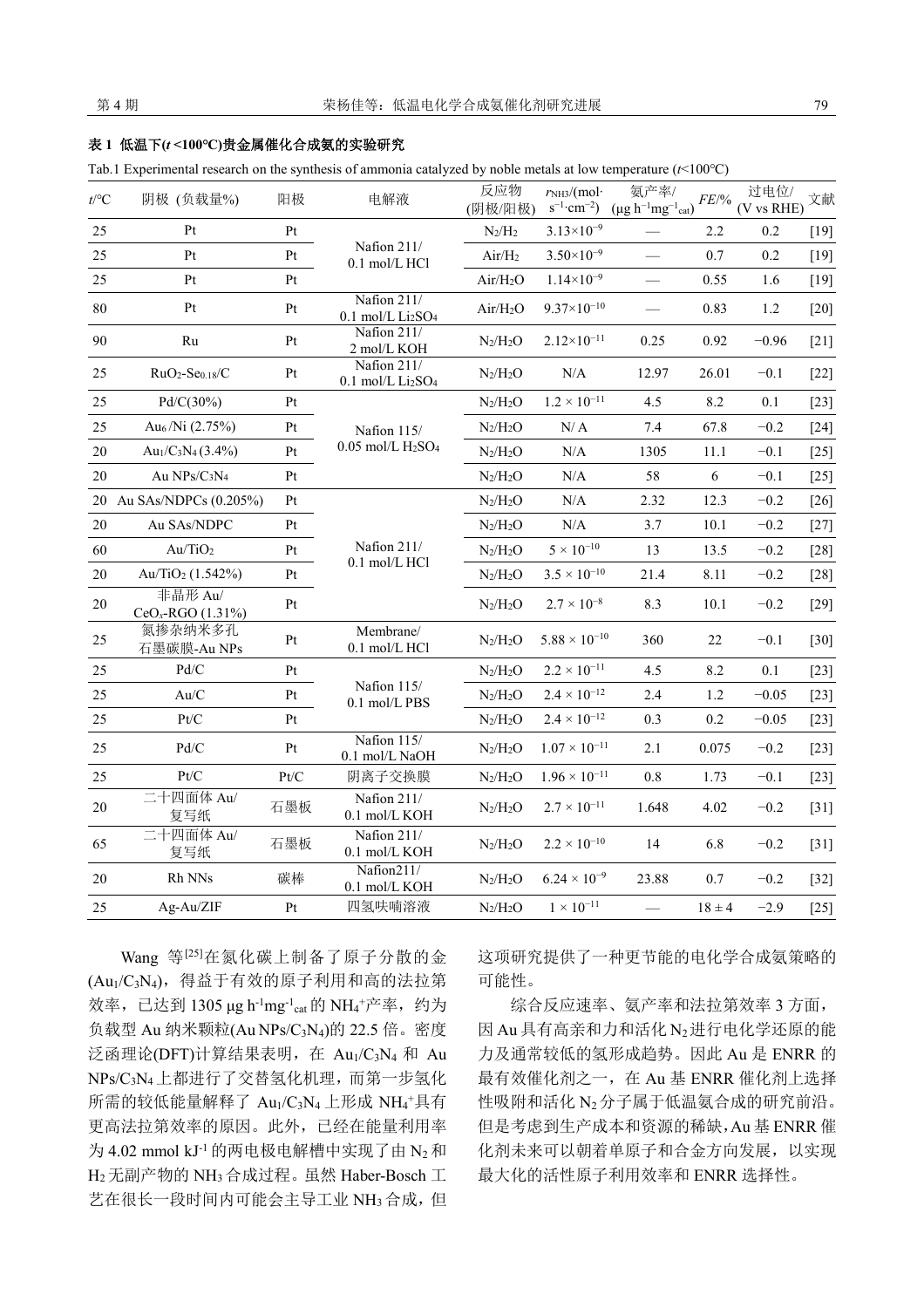

(a). Au 和富电子 Au 的 NRR 的吉布斯自由能图,插图为相应的优化吸收结构(Gibbs free energy diagram of the NRR for Au and electron-rich Au, the insets show the corresponding optimized absorption structures); (b). 计算得出的吸附在 Au 和富电子 Au(Au + e`)表面的 N2 的电子密度图(The calculated electron density maps for N<sub>2</sub> adsorbed onto the surface of Au and electron-rich Au (Au + e−); (c). 计算得出的 N<sub>2</sub>吸附能和 NH3吸附到 Au 和 Au + e<sup>-</sup>上的解 吸能(The calculated adsorption energies of N2 and desorption energies of NH3 adsorbed onto Au and Au + e^; (d). 通过 Au 含量归一化的 Ni,Au<sub>6</sub>/Ni 和 Au<sub>40</sub>/Ni 催化剂的 N<sub>2</sub>-TPD 结果, 插图显示了相应的结构模型(The N<sub>2</sub>-TPD results of the Ni, Au<sub>6</sub>/Ni, and Au<sub>40</sub>/Ni catalysts normalized by the Au content, the insets show the corresponding structural models); (e). 各种贵金属基电催化剂对 ENRR 的法拉第效率(Faradaic efficiencies for the NRR over various noble-metal-based electro-catalysts)

图 **3** 富电子 **Au** 在 **N<sup>2</sup>** 分子吸附和活化方面的加速作用及各种贵金属基电催化剂的 **ENRR** 法拉第效率对比**[24]** 

Fig.3 Accelerating effect of electron-rich Au on adsorption and activation of N<sub>2</sub> molecules and comparison of ENRR Faradaic efficiencies of various noble metal-based electrocatalysts

# **2.2** 过渡金属催化剂

贵金属由于其昂贵的成本和稀缺的储量而被限 制大规模的商业化应用。在理论模拟和实验研究中, 许多过渡金属催化剂均显示出优异的氮还原性能。 另外,它们便宜且其催化活性也易于调节,常用作 电极材料[33]。考虑到活化分子的能量因素,化学吸 附不能太强也不能太弱,太强的吸附会导致不可逆 的吸附,而太弱的吸附不足以活化分子反应[34]。

不同的金属表面对ENRR中间体的亲和力非常 不同,基于 Marcus 理论的动力学模型被用于计算 N<sub>2</sub>电化学加氢步骤的电势依赖性反应的势垒。计算

结果表明,速率决定步骤是在 Fe(110)和 Mo(110)表 面上的第五氢化步骤:\*NH→\*NH2,在 Rh(111)和 Ru(001)表面上的第一氢化步骤: \*N<sub>2</sub> →\*NNH<sup>[35]</sup>。 由速率决定步骤在 4 个金属电极上的电势依赖性速 率常数预测的电催化活性依次降低:Fe(110)> Mo(110)> Ru(001)> Rh(111)[16]。与此同时,铁基催 化剂因其低成本和高活性生产NH3而受到了广泛的 关注,目前工业上广泛采用的催化剂主要是含多种 助剂的熔铁催化剂[14]。本文归纳有关过渡金属催化 剂的文献,并从 ENRR 的效率和反应选择性方面将 近年来各大研究工作进行了比较,结果列于表 2。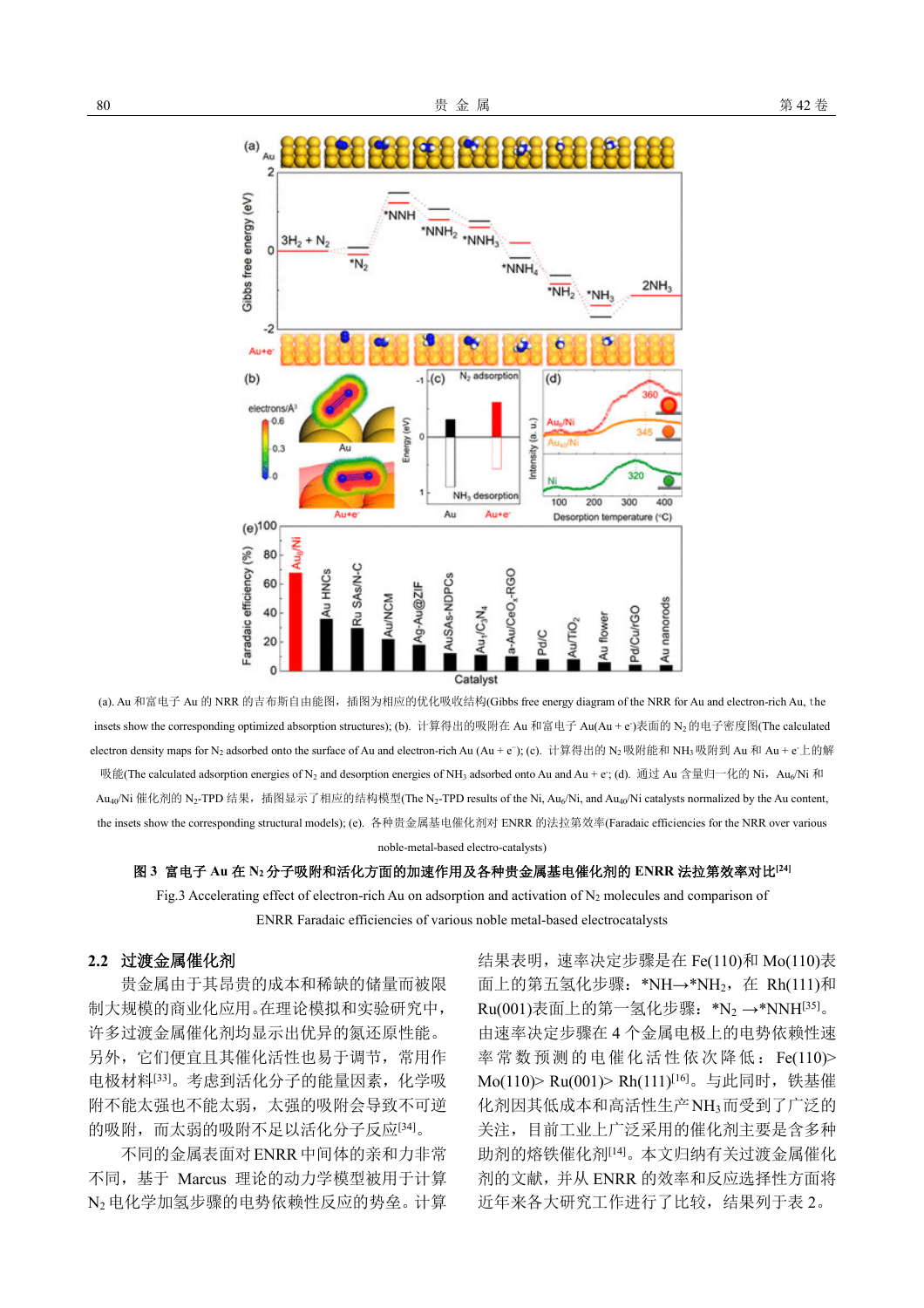## 表 **2** 低温下**(***t***<100℃)**过渡金属催化合成氨的实验研究

Tab.2 Experimental study on synthesis of ammonia catalyzed by transition metals at low temperature (*t* <100℃)

| $t$ /°C | 阴极                                                                     | 阳极                                                      | 电解液                                                   | 反应物             | $rNH3$ /<br>(阴极/阳极) (mol·s <sup>-1</sup> ·cm <sup>-2</sup> ) |                          | 过电位/<br>FE $\left(\frac{\%}{\%}\right)$ (V vs. RHE) | 文献     |
|---------|------------------------------------------------------------------------|---------------------------------------------------------|-------------------------------------------------------|-----------------|--------------------------------------------------------------|--------------------------|-----------------------------------------------------|--------|
| 20      | 30% Fe2O3/碳纳米管                                                         | Pt                                                      | Nafion 115/0.25 mol/L K <sub>2</sub> SO <sub>4</sub>  | $N_2/H_2O$      | $1 \times 10^{-11}$                                          | 0.125                    | $-0.1$                                              | $[36]$ |
| 20      | 30% Fe2O3/碳纳米管                                                         | Pt                                                      | Nafion 115/0.25 mol/L KHSO <sub>4</sub>               | $N_2/H_2O$      | $7.87 \times 10^{-12}$                                       | 0.07                     | $-0.1$                                              | $[36]$ |
| 20      | 30% Fe2O3/碳纳米管                                                         | Pt                                                      | Nafion 115/0.5 mol/L KHCO <sub>3</sub>                | $N_2/H_2O$      | $8.5 \times 10^{-12}$                                        | 0.125                    | $-0.1$                                              | $[36]$ |
| 20      | 30% Fe2O3/碳纳米管                                                         | Pt                                                      | Nafion 115/0.5 mol/L KOH                              | $N_2/H_2O$      | $1.06 \times 10^{-11}$                                       | 0.164                    | $-0.1$                                              | $[36]$ |
| 20      | Fe2O3/碳纳米管                                                             | Pt                                                      | Nafion/KHCO <sub>3</sub>                              | $N_2/H_2O$      | $3.59 \times 10^{-12}$                                       | 0.15                     | $-1.0$                                              | $[37]$ |
| 20      | Nano-Fe2O3                                                             | Pt                                                      | Nafion 115/0.5 mol/L KOH                              | $N_2/H_2O$      | $1.49 \times 10^{-12}$                                       | $\equiv$                 | $-0.1$                                              | $[36]$ |
| 20      | Fe/Fe <sub>3</sub> O <sub>4</sub>                                      | Pt                                                      | PBS                                                   | $N_2/H_2O$      |                                                              | 8.29                     | $-0.3$                                              | $[16]$ |
| 25      | $\alpha$ -Fe/Fe3O <sub>4</sub>                                         | Pt                                                      | [C <sub>4</sub> mpyr][eFAP]                           | $N_2/H_2O$      | $2.35 \times 10^{-11}$                                       | 32                       | $-0.65$                                             | $[38]$ |
| 50      | Fe                                                                     |                                                         | <b>AEM</b>                                            | $N_2/H_2O$      | $3.80\times10^{-12}$                                         | 41                       | $\qquad \qquad$                                     | $[13]$ |
| 90      | 金属有机框架(Fe)                                                             | Pt                                                      | Nafion 117/2 mol/L KOH                                | $N_2/H_2O$      | $2.12 \times 10^{-9}$                                        | 1.43                     | 1.2                                                 | $[39]$ |
| 90      | 金属有机框架(Co)                                                             | Pt                                                      | Nafion 117/2 mol/L KOH                                | $N_2/H_2O$      | $1.64 \times 10^{-9}$                                        | 1.06                     | 1.2                                                 | $[39]$ |
| 90      | 金属有机框架(Cu)                                                             | Pt                                                      | Nafion 117/2 mol/L KOH                                | $N_2/H_2O$      | $1.24 \times 10^{-9}$                                        | 0.96                     | 1.2                                                 | $[39]$ |
| 90      | 金属有机框架(Fe)                                                             | Pt                                                      | Nafion 117/2 mol/L KOH                                | $N_2(Air)/H_2O$ | $1.52 \times 10^{-9}$                                        | 0.88                     | 1.2                                                 | $[39]$ |
| 25      | Fe SAs/NDPC                                                            | Pt                                                      | Nafion 211/0.1 mol/LHCl                               | $N_2/H_2O$      | $\rm N/A$                                                    | 8.4                      | $-0.2$                                              | $[13]$ |
| 25      | 铁素体不锈钢丝网                                                               | Pt                                                      | $[P_{6,6,6,14}][eFAP]$                                | $N_2/H_2O$      | $2.04 \times 10^{-11}$                                       | 45                       | $-0.8$                                              | $[40]$ |
| 25      | 铁素体不锈钢丝网                                                               | Pt                                                      | [C <sub>4</sub> mpyr][eFAP]                           | $N_2/H_2O$      | $2.2 \times 10^{-11}$                                        | 35                       | $-0.8$                                              | $[40]$ |
| 25      | 铁氟掺杂氧化锡玻璃                                                              | Pt                                                      | [C <sub>4</sub> mpyr][eFAP]                           | $N_2/H_2O$      | $6.5 \times 10^{-12}$                                        | 38                       | $-0.8$                                              | $[40]$ |
| 25      | 铁氟掺杂氧化锡玻璃                                                              | Pt                                                      | $[P_{6,6,6,14}][eFAP]$                                | $N_2/H_2O$      | $6.5 \times 10^{-12}$                                        | 60                       | $-0.8$                                              | $[40]$ |
| 25      | 泡沫铁镍                                                                   | Pt                                                      | $[P_{6,6,6,14}][eFAP]$                                | $N_2/H_2O$      | $1.88 \times 10^{-11}$                                       | 21                       | $-0.8$                                              | $[40]$ |
| 25      | Ni                                                                     | Pt                                                      | 2-propanol: 0.01 mol/L H <sub>2</sub> SO <sub>4</sub> | $N_2/H_2O$      | $1.54 \times 10^{-11}$                                       | 0.89                     | $\qquad \qquad \longleftarrow$                      | $[41]$ |
| 80      | SmBaCuFeO <sub>5+8</sub>                                               | Ni-Ce <sub>0.8</sub> Sm <sub>0.2</sub> O <sub>2-δ</sub> | Nafion                                                | $N_2/H_2$       | $6.90\times10^{-9}$                                          | $\qquad \qquad$          | 2.5                                                 | $[42]$ |
| 80      | SmBaCuCoO <sub>5+8</sub>                                               | $Ni-Ce_{0.8}Sm0.2O2-δ$                                  | Nafion                                                | $N_2/H_2$       | $7.20\times10^{-9}$                                          | $\overline{\phantom{0}}$ | 2.5                                                 | $[19]$ |
| 80      | SmBaCuNiO <sub>5+8</sub>                                               | $Ni-Ce0.8Sm0.2O2-δ$                                     | Nafion                                                | $N_2/H_2$       | $8.70\times10^{-9}$                                          |                          | 2.5                                                 | $[42]$ |
| 80      | $Sm_{0.5}Sr_{0.5}CoO_{3-\delta}$                                       | Ni-Ce <sub>0.8</sub> Sm <sub>0.2</sub> O <sub>2-δ</sub> | <b>SPSF</b>                                           | $N_2/H_2$       | $6.50\times10^{-9}$                                          |                          | $\qquad \qquad$                                     | $[43]$ |
| 80      | $NiO-Ce_{0.8}Sm0.2O2-\delta$                                           | $Ni-Ce_{0.8}Sm0.2O2-δ$                                  | <b>SPSF</b>                                           | $\rm N_2/H_2$   | $2.40\times10^{-9}$                                          |                          |                                                     | $[43]$ |
| 80      | $Sm$ <sub>1.5</sub> $Sr$ <sub>0.5</sub> $NiO4$                         | Ni-Ce <sub>0.8</sub> Sm <sub>0.2</sub> O <sub>2-δ</sub> | Nafion                                                | $N_2/H_2$       | $1.05 \times 10^{-8}$                                        | $\qquad \qquad$          | 2.5                                                 | $[42]$ |
| 80      | $Sm1.5Sr0.5NiO4$                                                       | Ni-Ce <sub>0.8</sub> Sm <sub>0.2</sub> O <sub>2-δ</sub> | <b>SPSF</b>                                           | $N_2/H_2$       | $1.03\times10^{-8}$                                          | $\equiv$                 | 2.5                                                 | $[42]$ |
| 80      | SmFe <sub>0.7</sub> Cu <sub>0.1</sub> Ni <sub>0.2</sub> O <sub>3</sub> | $Ni-Ce_{0.8}Sm0.2O2-δ$                                  | Nafion                                                | $N_2/H_2$       | $1.13\times10^{-8}$                                          | 90.4                     | $\mathfrak{2}$                                      | $[44]$ |
| 20      | 碳箔(Sn(II)酞菁)                                                           | Pt                                                      | Nafion 115/1 mol/L KOH                                | $N_2/H_2O$      | $1.4 \times 10^{-11}$                                        | $\overline{2}$           | $-0.4$                                              | $[45]$ |

表 2 包含了低温下的实验结果。这些研究中使 用的质子传导电解质为全氟磺酸基聚合物(Nafion) 和磺化聚砜(SPSF), Nafion 膜是公认的具有优异机 械和化学性能的最佳聚合物质子交换膜。在低温下 运行具有两个优点:首先,N2+3H2↔2NH<sup>3</sup> 反应是自 发的;其次,Nafion 类低温电解质的质子传导率远 高于在中高温下运行的电解质的质子传导率。另一 方面,在低温下反应动力学相当慢。由表中数据可 得, Xu 等<sup>[44]</sup>使用 SmFe<sub>0.7</sub>Cu<sub>0.1</sub>Ni<sub>0.2</sub>O<sub>3</sub>(SFCN)作阴极 材料, 以 Nafion 膜为电解质, 氨合成温度为 25℃~ 100℃,80℃时具有最高的氨产率,氨的最大析出速

率为 1.13×10-8 mol·cm-2·s-1,电流效率高达 90.4%。

目前有关ENRR的铁基催化剂的报道主要集中 在 Fe<sub>2</sub>O3 纳米颗粒。Hu 等<sup>[18]</sup>报道了用于环境电化学 合成氨的 Fe/Fe3O<sup>4</sup> 催化剂,用其 300°C 氧化 Fe 箔, 然后进行原位电化学还原制备,如图 4 所示。对比 评估了商业 Fe、Fe3O<sup>4</sup> 和 α-Fe2O<sup>3</sup> 纳米颗粒在相同条 件下的 ENRR,发现 Fe/Fe3O4的 ENRR 选择性优于 三者,在−0.3 V 时产生 NH3的法拉第效率达 8.29%, 为原始 Fe 箔的 120 倍左右; 最高产率 0.19 μg cm<sup>-2</sup> h-1, 约为 Fe 箔的 25 倍。这是因为 Fe/Fe3O4 催化剂 有效抑制了 HER 活性,ENRR 活性提高多达 9 倍而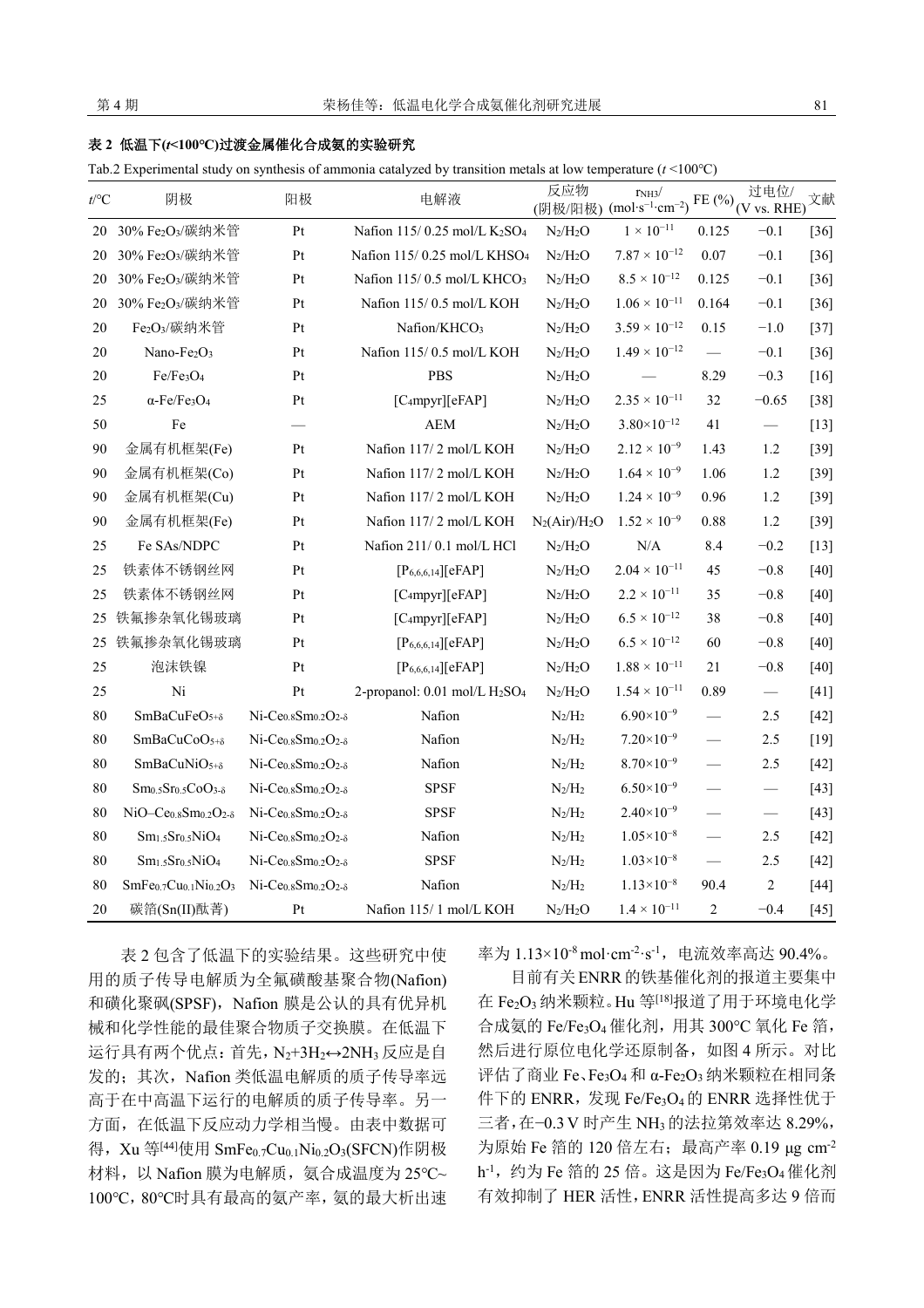



实现高选择性,表明 Fe/Fe 氧化物复合物是环境电 化学合成氨的有效催化剂。

综上,寻求合适的电解质和过渡金属电催化剂 仍然是材料和能量研究最活跃的领域之一。电池反 应器分为碱性或酸性系统,在酸性介质中,电化学

## 表 **3** 低温下**(** *t* **<100℃)**各种非金属催化合成氨的实验研究

合成氨有个明显的局限性:HER 在酸中占主导地 位,这表明酸性介质中的电流密度比碱性电解质中 高两个数量级。因此为了抑制 HER 而提高 NRR 的 选择性,可以选择在碱性介质中开发高效的过渡金 属基电催化剂。

### **2.3** 非金属催化剂

一方面,金属基催化剂在催化氮还原期间释放 金属离子,会造成环境污染;另一方面,多种过渡 金属固有的易腐蚀和氧化敏感性极大地限制了它们 在酸性质子交换膜基电化学装置中的应用。基于密 度泛函理论(DFT)计算的预测,与金属基电催化剂 相比,由于非金属元素上的弱氢吸附,许多非金属 电催化剂对 HER 副反应有抑制作用。研究人员已 开始转向高性能、环保型非金属催化剂的研究[15]。 通过总结各种非金属纳米催化剂的性能,包括有机 聚合物,杂原子掺杂的碳基材料,碳三极体,聚合 氮化碳, B4C 纳米片, 硼化合物和黑磷等, 并从 ENRR 的法拉第效率和氨产率方面进行了比较,结 果列于表 3。

Tab.3 Experimental research on the synthesis of ammonia by various non-metals at low temperature ( *t* <100℃)

| $t$ /°C | 催化剂/电解质                                 | 反应物        | 氨产率/                        |            | 过电位/                     | 文献     |  |
|---------|-----------------------------------------|------------|-----------------------------|------------|--------------------------|--------|--|
|         |                                         | (阴极/阳极)    | $(\mu g h^{-1}mg^{-1}$ cat) | $FE$ %     | (V vs RHE)               |        |  |
| 25      | FL-BP NSs(黑磷)/HCl                       | $N_2/H_2O$ | 31.37                       | 5.07       | $-0.6$                   | $[46]$ |  |
| 25      | F 掺杂多孔 C/H <sub>2</sub> SO <sub>4</sub> | $N_2/H_2O$ | 197.7                       | 54.8       | $-0.2$                   | $[47]$ |  |
| 25      | 聚(N-乙基-苯-1,2,4,5-四羧酸二酰亚胺)/Li2SO4        | $N_2/H_2O$ | 2.01                        | 1.71       | $-0.7$                   | [48]   |  |
| 25      | $C-Mo2C/Li2SO4$                         | $N_2/H_2O$ | 7.8                         | 11.3       | $-0.3$                   |        |  |
| 25      | CC-聚(N-乙基-苯-1,2,4,5-<br>四羧酸二酰亚胺)/Li2SO4 | $N_2/H_2O$ | 2.91                        | 0.47       | $-0.4$                   | $[48]$ |  |
| 25      | d-FG(富缺陷的氟石墨烯纳米片)/Na2SO4                | $N_2/H_2O$ | 9.3                         | 4.2        | $-0.7$                   | $[50]$ |  |
| 25      | O-CN(无定型氧掺杂碳纳米片)/HCl                    | $N_2/H_2O$ | 20.15                       | 4.97       | $-0.6$                   | $[51]$ |  |
| 25      | 掺 S 碳纳米球/Na2SO4                         | $N_2/H_2O$ | 19.07                       | 7.47       | $-0.6$                   | $[51]$ |  |
| 25      | 氮掺杂多孔碳/H2SO4                            | $N_2/H_2O$ | 23.8                        | 1.42       | $-0.6$                   | $[51]$ |  |
| 25      | 氮掺杂纳米多孔石墨碳膜/HCl                         | $N_2/H_2O$ | 5.2                         | 80         | $-0.2$                   | $[30]$ |  |
| 60      | C-沸石咪唑盐骨架/KOH                           | $N_2/H_2O$ | 72.25                       | 10.2       | $-0.3$                   | $[52]$ |  |
| 25      | 硼掺杂石墨烯/H2SO4                            | $N_2/H_2O$ | 49                          | 10.8       | $\overline{\phantom{m}}$ | $[52]$ |  |
| 25      | SDG(硫点-石墨烯)/Li2SO4                      | $N_2/H_2O$ | 28.56                       | 7.07       | $-0.85$                  | $[53]$ |  |
| 25      | N 掺杂的碳纳米钉/LiClO4                        | $N_2/H_2O$ | $11.56 \pm 0.85$            | 97.18±7.13 | $-1.19$                  | $[1]$  |  |
| 25      | B-N 对富集碳/HCl                            | $N_2/H_2O$ | 7.75                        | 13.79      |                          | $[53]$ |  |
| 25      | N,P 共掺杂碳/HCl                            | $N_2/H_2O$ | 0.97                        | 4.2        | $-0.2$                   | [54]   |  |
| 25      | PCN(聚合氮化碳)/HCl                          | $N_2/H_2O$ | 8.09                        | 11.59      | $-0.2$                   | $[55]$ |  |
| 25      | 硼纳米片/Na2SO4                             | $N_2/H_2O$ | 13.22                       | 4.04       | $-0.8$                   | $[56]$ |  |
| 25      | 碳化硼/HCl                                 | $N_2/H_2O$ | 26.57                       | 15.96      | $-0.75$                  | $[57]$ |  |
| 20      | 掺氮多孔碳/HCl                               | $N_2/H_2O$ | 1.1                         | 1.3        | $-0.2$                   | $[58]$ |  |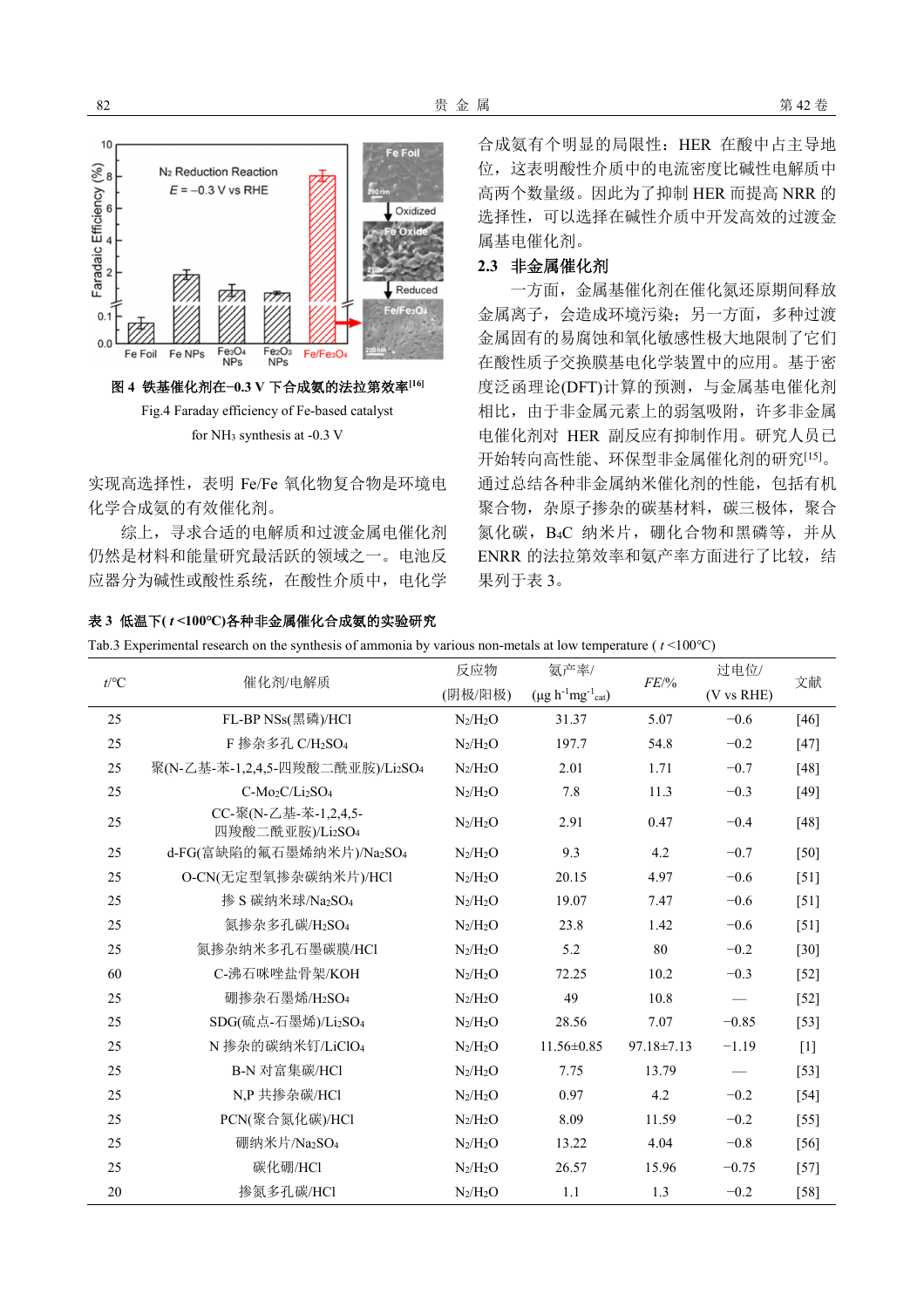从表 3 可以看出,由于碳基材料的丰富性及其 对酸性条件的耐受性,它在特定的催化作用方面具 有独特的优势,但纯碳材料在电化学反应中表现为 惰性,为了提高反应物和中间体在碳材料上的结合 能,通常需要改变表面结构或掺入一些杂原子[51]。 掺杂非金属杂原子(如 B,S,N,P 等)已被证明是调 节此类材料的电子特性和电化学性质的可行方法。 Mukherjee 等<sup>[52]</sup>为了获得最佳的电催化性能, 在 1100℃的高碳化温度下获得的催化剂(C-ZIF)在 KOH 电解液中具有最高的 NH<sup>3</sup> 产率(72.25 μg h-1 mg-1 cat)和较高的法拉第效率(*FE*=10.2%)。作为比较, 还研究了 PANI 和 N 掺杂碳管中的 N 掺杂碳, 但它 们的活性比 C-ZIF 低得多,突出了 ZIF 衍生碳的重 要性,包括形成富含缺陷且稳定氮掺杂的无序无定 形碳。此外,Song 等[1]报道了一种由 N 掺杂的碳纳 米钉组成的高度织构化的物理催化剂,可在环境条 件下以电化学方式还原溶解的 N2, 从而降低水性电 解质的含量,其 *FE* 在−1.19 V 时达到 11.56 ± 0.85%, 最大的氨生产率为 97.18±7.13 μg h<sup>-1</sup>mg<sup>-1</sup>cat。Liu 等 人<sup>[47]</sup>将 F 原子引入 3D 多孔碳骨架中, 从而开发出 了一种高效的无金属催化剂,在−0.2 V 下,掺 F 的 碳对 NH<sub>3</sub> 的最高 FE 为 54.8%, 是原始碳骨架的 3.0 倍(18.3%)。值得注意的是,在−0.3 V 时,NH3的产 率达到 197.7 μg h<sup>-1</sup>mg<sup>-1</sup>cat。在迄今为止接近环境条 件下, NH3 产率值比其它非金属的电催化剂高一个 数量级,这项工作通过抑制 HER 过程并提高活性 位点的利用,为合理设计新型高效碳基催化剂提供 指导。

显然,非金属材料具有很强的活化氮的竞争能 力,然而,类似于金属基催化剂,非金属催化剂在 氮还原效率和氨生产率方面也面临重大挑战,远低 于可接受的应用水平(50%和 10-4 mol h-1 cm-2)。可采 取缺陷位调控(如引入 C 缺陷、N 缺陷)和异质原子 掺杂的手段,对非金属基电催化剂的电子结构进行 优化,促进电荷传递,降低反应能垒,从而提高活 性位点的利用率。

# **3** 结语

1) 贵金属在低温下氨的电化学合成中显示出 最佳催化活性,若要实现工业应用,仍需要提高其 对 NRR 的特定催化活性,并大幅降低其负载量。

2) 非贵金属基电催化剂不受储量和价格限制, 且非贵金属基电催化剂对 N 原子的结合相对优化,

在环境条件下具有作为高效 ENRR 催化剂的巨大潜 力。尽管非贵金属催化剂在低温下用于氨的电化学 合成方面取得了巨大进展,但与贵金属催化剂的催 化活性相比仍有很大差距。

3) 过渡金属催化剂价格便宜,且催化活性也易 于调节;但由于溶剂水直接成为氢源,水性电解质 容易发生竞争性析氢反应而限制了传统过渡金属的 催化总效率。非金属元素固有的耐腐蚀性,使其在 酸性介质中得到广泛应用,以及很强的活化氮能力 与低氢选择性,很有希望成为过渡金属催化剂的替 代品;但是仍需要通过掺杂改性的手段来优化电子 结构,以此开发出具有丰富路易斯酸位点(电子缺陷 的 C 原子)和活性位的非金属基电催化剂。

## 参考文献:

- [1] SONG Y, JOHNSON D, PENG R, et al. A physical catalyst for the electrolysis of nitrogen to ammonia [J]. Science Advances, 2018, 4(4): e1700336.
- [2] KYRIAKOU V, GARAGOUNIS I, VASILEIOU E, et al. Progress in the electrochemical synthesis of ammonia [J]. Catalysis Today, 2017, 286: 2-13.
- [3] 刘化章. 氨合成催化剂 100 年:实践、启迪和挑战[J]. 催 化学报, 2014, 35(10): 1619-1640.

LIU H Z. 100 years of ammonia synthesis catalyst: Practice, enlightenment and challenge [J]. Chinese Journal of Catalysis, 2014, 35(10): 1619-1640.

- [4] KITANO M, INOUE Y, YAMAZAKI Y, et al. Ammonia synthesis using a stable electride as an electron donor and reversible hydrogen store [J]. Nature Chemistry, 2012, 4(11): 934-940.
- [5] BROWN D E, EDMONDS T, JOYNER R W, et al. The genesis and development of the commercial BP doubly promoted catalyst for ammonia synthesis [J]. Catalysis Letters, 2014, 144(4): 545-552.
- [6] GARAGOUNIS I, VOURROS A, STOUKIDES D, et al. Electrochemical synthesis of ammonia: Recent efforts and future outlook [J]. Membranes, 2019, 9(9): 112.
- [7] GIDDEY S, BADWAL S P S, KULKARNI A. Review of electrochemical ammonia production technologies and materials [J]. International Journal of Hydrogen Energy, 2013, 38(34): 14576-14594.
- [8] SHIPMAN M A, SYMES M D. Recent progress towards the electrosynthesis of ammonia from sustainable resources [J]. Catalysis Today, 2017, 286: 57-68.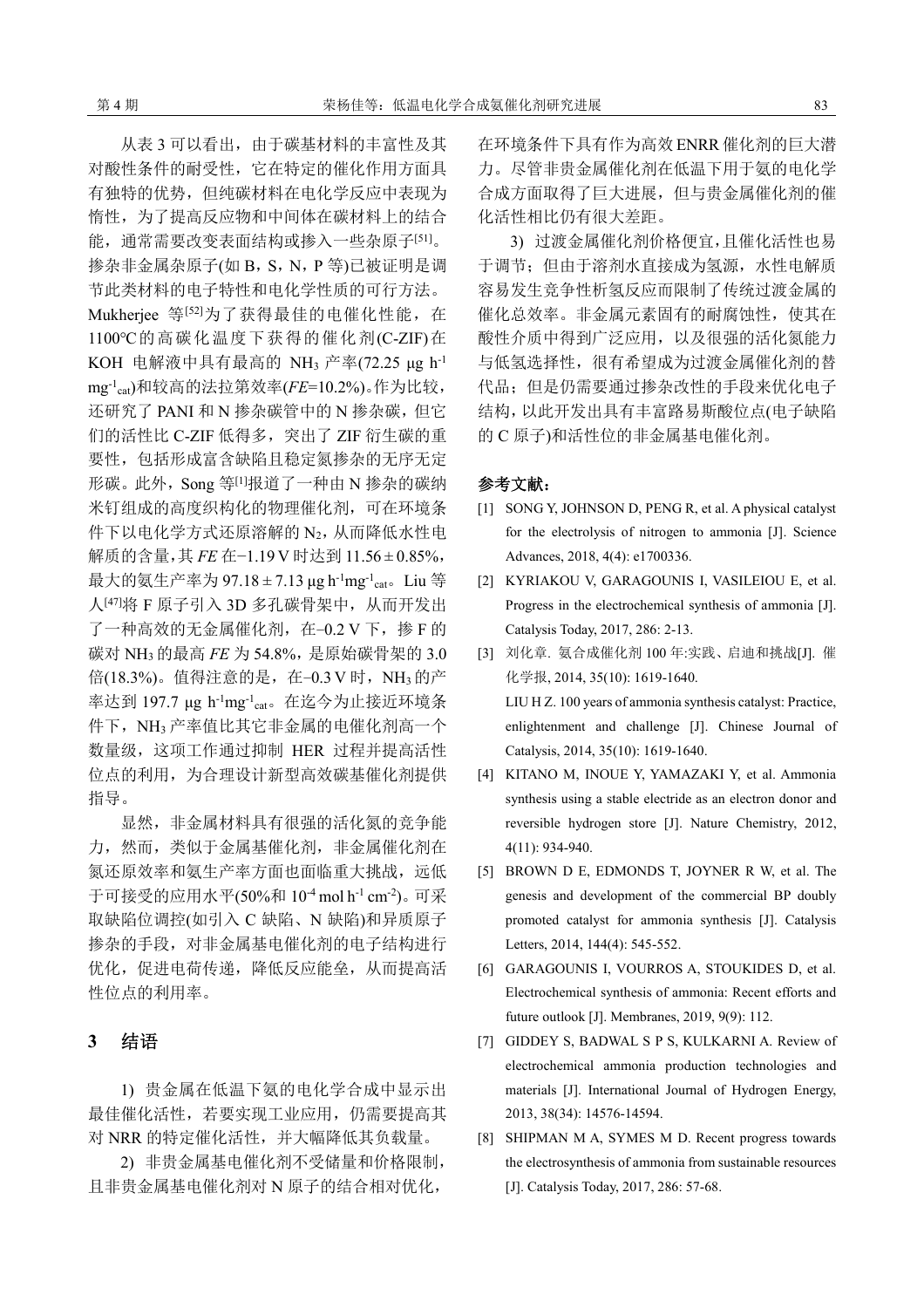- [9] KONG J, LIM A, YOON C, et al. Electrochemical synthesis of NH3 at low temperature and atmospheric pressure using a gamma-Fe2O3 catalyst [J]. ACS Sustainable Chemistry & Engineering, 2017, 5(11): 10986-10995.
- [10] FOSTER S L, BAKOVIC S I P, DUDA R D, et al. Catalysts for nitrogen reduction to ammonia [J]. Nature Catalysis, 2018, 1(7): 490-500.
- [11] 熊梓林. 电化学合成氨催化剂的制备与性能研究[D]. 宜昌: 三峡大学, 2021. XIONG Z L. Preparation and properties of catalysts for electrochemical synthesis of ammonia [D]. Yichang: Three Gorges University, 2021.
- [12] ZHANG L, CHEN G F, DING L X, et al. Advanced nonmetallic catalysts for electrochemical nitrogen reduction under ambient conditions [J]. Chemistry- A European Journal, 2019, 25(54): 12464-12485
- [13] ZHAO R, XIE H, CHANG L, et al. Recent progress in the electrochemical ammonia synthesis under ambient conditions [J]. EnergyChem, 2019, 1(2): 100011.
- [14] MATSUMOTO H, HAMAJIMA S, IWAHARA H. Electrochemical hydrogen pump using a high-temperature-type proton conductor: Improvement of pumping capacity [J]. Solid State Ionics, 2001, 145(1/4): 25-29.
- [15] ZHOU J H, ZHANG Y W. Metal-based heterogeneous electrocatalysts for reduction of carbon dioxide and nitrogen: Mechanisms, recent advances and perspective [J]. Reaction Chemistry & Engineering, 2018, 3(5): 591-625.
- [16] GUO J P, CHEN P. Recent progress in heterogeneous ammonia synthesis [J]. Chinese Science Bulletin, 2019, 64(11): 1114-1128.
- [17] 王鲁丰, 钱鑫, 邓丽芳, 等. 氮气电化学合成氨催化剂 研究进展[J]. 化工学报, 2019, 70(8): 2854-2863. WANG L F, QIAN X, DENG L F, et al. Research progress of nitrogen electrochemical catalyst for ammonia synthesis [J]. Journal of Chemical Engineering, 2019, 70(8): 2854- 2863.
- [18] HU L, KHANIYA A, WANG J, et al. Ambient electrochemical ammonia synthesis with high selectivity on Fe/Fe oxide catalyst [J]. ACS Catalysis, 2018, 8(10): 9312-9319.
- [19] SKULASON E, BLIGAARD T, GUDMUNDSDOTTIR S, et al. A theoretical evaluation of possible transition metal electro-catalysts for  $N_2$  reduction [J]. Physical Chemistry Chemical Physics, 2012, 14(3): 1235-1245.
- [20] LAN R, TAO S. Electrochemical synthesis of ammonia directly from air and water using a Li<sup>+</sup>/H<sup>+</sup>/NH<sup>4+</sup> mixed

conducting electrolyte [J]. RSC Advances, 2013, 3(39): 18016-18021.

- [21] KORDALI V, KYRIACOU G, LAMBROU C. Electrochemical synthesis of ammonia at atmospheric pressure and low temperature in a solid polymer electrolyte cell [J]. Chemical Communications, 2000, (17): 1673-1674.
- [22] CAI W, HAN Y, LI H, et al. Significantly enhanced electrocatalytic N2 reduction to NH3 by surface selenization with multiple functions [J]. Journal of Materials Chemistry A, 2020, 8(39): 20331-20336.
- [23] WANG J, YU L, HU L, et al. Ambient ammonia synthesis via palladium-catalyzed electrohydrogenation of dinitrogen at low overpotential [J]. Nature Communications, 2018, 9: 1-7.
- [24] XUE Z H, ZHANG S N, LIN Y X, et al. Electrochemical reduction of N2 into NH3 by donor-acceptor couples of Ni and Au nanoparticles with a 67. 8% faradaic efficiency [J]. Journal of the American Chemical Society, 2019, 141(38): 14976-14980.
- [25] WANG X Q, WANG W Y, QIAO M, et al. Atomically dispersed Au-1 catalyst towards efficient electrochemical synthesis of ammonia [J]. Science Bulletin, 2018, 63(19): 1246-1253.
- [26] QIN Q, HEIL T, ANTONIETTI M, et al. Single-site gold catalysts on hierarchical N-doped porous noble carbon for enhanced electrochemical reduction of nitrogen [J]. Small Methods, 2018, 2(12): 1800202.
- [27] SAHOO S K, HESKE J, ANTONIETTI M, et al. Electrochemical N2 reduction to ammonia using single Au/Fe atoms supported on nitrogen-doped porous carbon [J]. ACS Applied Energy Materials, 2020, 3(10): 10061-10069.
- [28] SHI M M, BAO D, WULAN B R, et al. Au sub-nanoclusters on TiO2 toward highly efficient and selective electrocatalyst for  $N_2$  conversion to  $NH_3$  at ambient conditions [J]. Advanced Materials, 2017, 29(17): 1606550.
- [29] LI S J, BAO D, SHI M M, et al. Amorphizing of Au nanoparticles by CeO*x*-RGO hybrid support towards highly efficient electrocatalyst for N<sub>2</sub> reduction under ambient conditions [J]. Advanced Materials, 2017, 29(33): 1700001.
- [30] WANG H, WANG L, WANG Q, et al. Ambient electrosynthesis of ammonia: Electrode porosity and composition engineering [J]. Angewandte Chemie-International Edition, 2018, 57(38): 12360-12364.
- [31] BAO D, ZHANG Q, MENG F L, et al. Electrochemical reduction of  $N_2$  under ambient conditions for artificial  $N_2$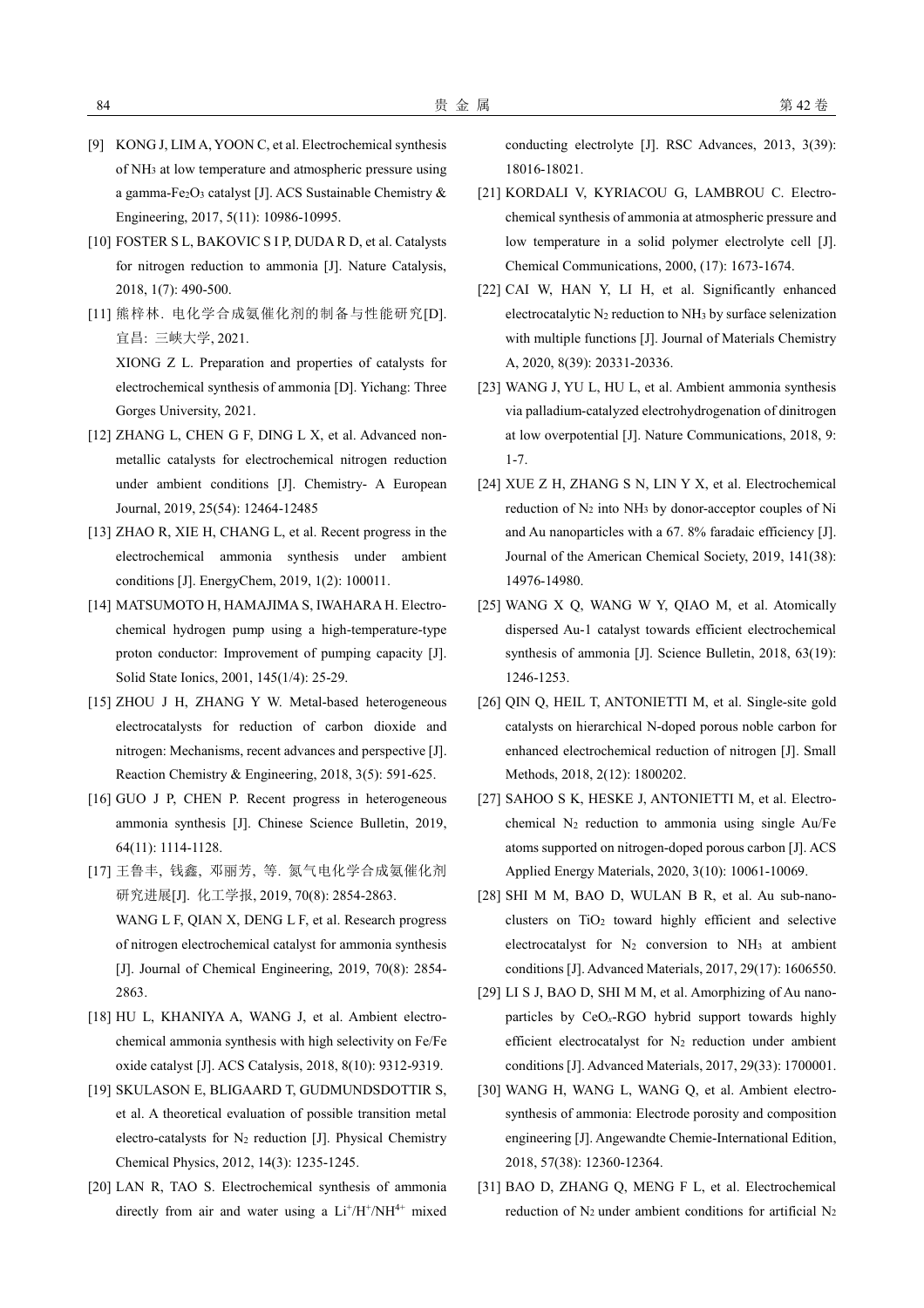fixation and renewable energy storage using N<sub>2</sub>/NH<sub>3</sub> cycle [J]. Advanced Materials, 2017, 29(3): 1604799.

- [32] LIU H M, HAN S H, ZHAO Y, et al. Surfactant-free atomically ultrathin rhodium nanosheet nanoassemblies for efficient nitrogen electroreduction [J]. Journal of Materials Chemistry A, 2018, 6(7): 3211-3217.
- [33] VOJVODIC A, MEDFORD A J, STUDT F, et al. Exploring the limits: A low-pressure, low-temperature Haber-Bosch process [J]. Chemical Physics Letters, 2014, 598: 108-112.
- [34] VOJVODIC A, NORSKOV J K. New design paradigm for heterogeneous catalysts [J]. National Science Review, 2015, 2(2): 140-143.
- [35] SHI J-L, XIANG S-O, ZHANG W, et al. A thermodynamic and kinetic study of the catalytic performance of Fe, Mo, Rh and Ru for the electrochemical nitrogen reduction reaction [J]. Physical Chemistry Chemical Physics, 2020: 25973-25981.
- [36] CHEN S M, PERATHONER S, AMPELLI C, et al. Roomtemperature electrocatalytic synthesis of NH3 from H2O and N2 in a gas-liquid-solid three-phase reactor [J]. ACS Sustainable Chemistry & Engineering, 2017, 5(8): 7393-7400.
- [37] CHEN S M, PERATHONER S, AMPELLI C, et al. Electrocatalytic synthesis of ammonia at room temperature and atmospheric pressure from water and nitrogen on a carbonnanotube-based electrocatalyst [J]. Angewandte Chemie-International Edition, 2017, 56(10): 2699-2703.
- [38] SURYANTO B H R, KANG C S M, WANG D B, et al. Rational electrode-electrolyte design for efficient ammonia electrosynthesis under ambient conditions [J]. ACS Energy Letters, 2018, 3(6): 1219-1224.
- [39] ZHAO X R, YIN F X, LIU N, et al. Highly efficient metalorganic-framework catalysts for electrochemical synthesis of ammonia from N2 (air) and water at low temperature and ambient pressure [J]. Journal of Materials Science, 2017, 52(17): 10175-10185.
- [40] ZHOU F L, AZOFRA L M, ALI M, et al. Electro-synthesis of ammonia from nitrogen at ambient temperature and pressure in ionic liquids [J]. Energy & Environmental Science, 2017, 10(12): 2516-2520.
- [41] KIM K, LEE N, YOO C Y, et al. Communication-electrochemical reduction of nitrogen to ammonia in 2-propanol under ambient temperature and pressure [J]. Journal of the Electrochemical Society, 2016, 163(7): F610-F612.
- [42] ZHANG Z, ZHONG Z, LIU R. Cathode catalysis performance of SmBaCuMO5+δ (M=Fe, Co, Ni) in ammonia

synthesis [J]. Journal of Rare Earths, 2010, 28(4): 556-559.

- [43] WANG J, LIU R-Q. Property research of SDC and SSC in ammonia synthesis at atmospheric pressure and low temperature [J]. Acta Chimica Sinica, 2008, 66(7): 717-721.
- [44] XU G, LIU R, WANG J. Electrochemical synthesis of ammonia using a cell with a nafion membrane and SmFe0.7Cu0.3-*<sup>x</sup>*Ni*x*O3 (*x*=0-0.3) cathode at atmospheric pressure and lower temperature [J]. Science in China Series B - Chemistry, 2009, 52(8): 1171-1175.
- [45] SHIPMAN M A, SYMES M D. A re-evaluation of Sn(II) phthalocyanine as a catalyst for the electrosynthesis of ammonia [J]. Electrochimica Acta, 2017, 258: 618-622.
- [46] ZHANG L L, DING L X, CHEN G F, et al. Ammonia synthesis under ambient conditions: Selective electroreduction of dinitrogen to ammonia on black phosphorus nanosheets [J]. Angewandte Chemie-International Edition, 2019, 58(9): 2612-2616.
- [47] LIU Y, LI Q, GUO X, et al. A highly efficient metal-free electrocatalyst of F-doped porous carbon toward N<sub>2</sub> electroreduction [J]. Advanced Materials, 2020, 32(24): 1907690.
- [48] CHEN G F, CAO X R, WU S Q, et al. Ammonia electrosynthesis with high selectivity under ambient conditions via a Li<sup>+</sup> incorporation strategy [J]. Journal of the American Chemical Society, 2017, 139(29): 9771-9774.
- [49] CHENG H, DING L X, CHEN G F, et al. Molybdenum carbide nanodots enable efficient electrocatalytic nitrogen fixation under ambient conditions [J]. Advanced Materials, 2018, 30(46): 1171-1175.
- [50] ZHAO J X, YANG J J, JI L, et al. Defect-rich fluorographene nanosheets for artificial N2 fixation under ambient conditions [J]. Chemical Communications, 2019, 55(29): 4266-4269.
- [51] HUANG H, XIA L, CAO R R, et al. A biomass-derived carbon-based electrocatalyst for efficient  $N_2$  fixation to  $NH<sub>3</sub>$ under ambient conditions [J]. Chemistry- A European Journal, 2019, 25(8): 1914-1917.
- [52] MUKHERJEE S, CULLEN D A, KARAKALOS S, et al. Metal-organic framework derived nitrogen-doped highly disordered carbon for electrochemical ammonia synthesis using  $N_2$  and  $H_2O$  in alkaline electrolytes [J]. Nano Energy, 2018, 48: 217-226.
- [53] CHEN H Y, ZHU X J, HUANG H, et al. Sulfur dotsgraphene nanohybrid: A metal-free electrocatalyst for efficient N2-to-NH3 fixation under ambient conditions [J]. Chemical Communications, 2019, 55(21): 3152-3155.